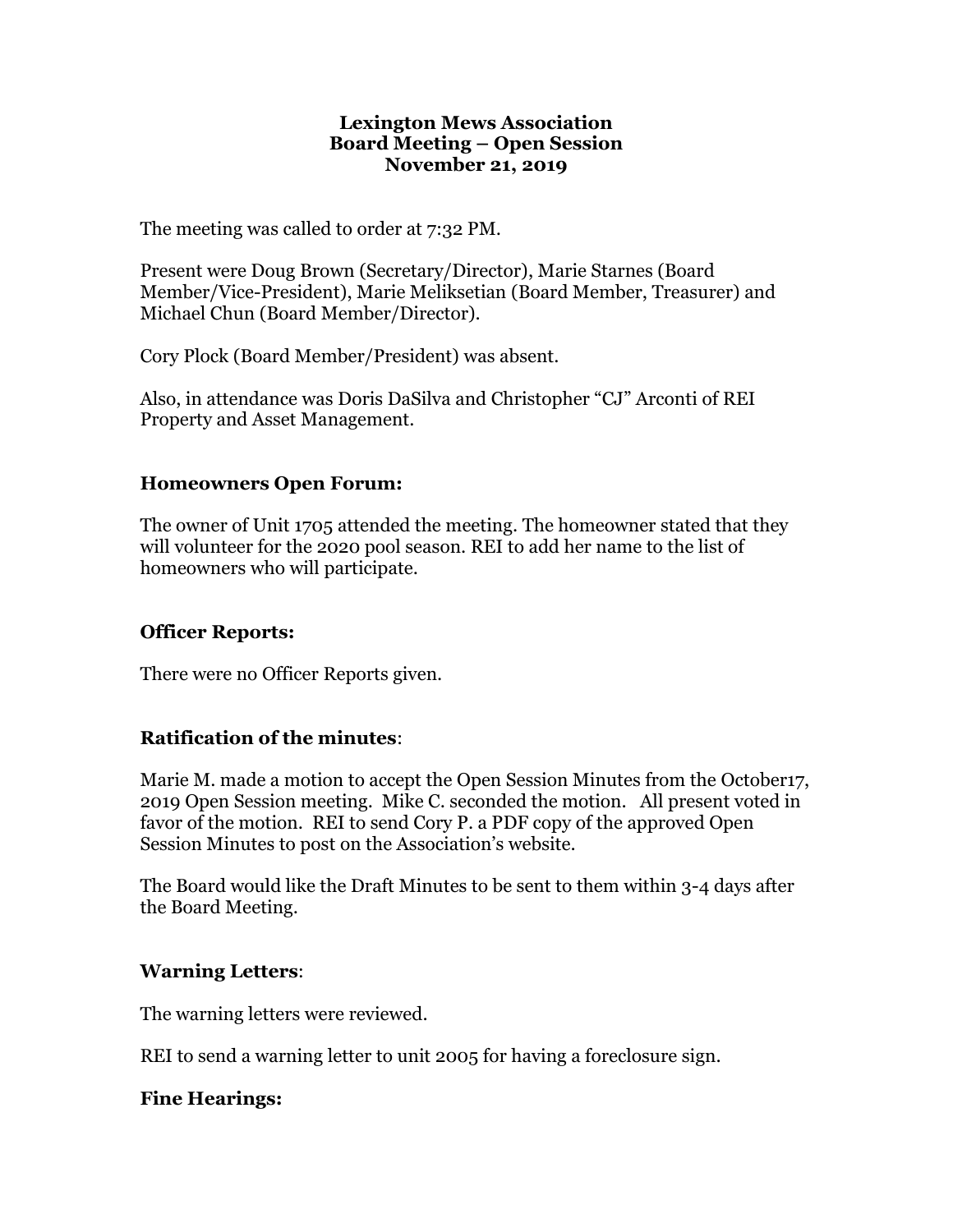Mike C. made a motion not to post the fine-hearing letter sent to unit 2704 for failure to provide the association with an updated copy of their tenant's lease. Marie M. seconded the motion. All present voted in favor of the motion. REI to notify the homeowner of the Board's decision.

REI to follow up on the fine posted letter for unit Unit 2005 for \$50.00 for failure to have the dryer vent cleaned. REI to notify accounting to post the fine and send a fine-posted letter to the homeowner. REI to also send another fine hearing letter if they have not complied.

REI to follow up on the fine posted letter for unit Unit 2005 for \$50.00 for failure to provide a lease. REI to notify accounting to post the fine and send a fineposted letter to the homeowner. REI to also send another fine hearing letter if they have not complied.

### **REI's report on follow-ups from the last board meeting:**

REI to follow-up regarding a work order for unit 1004. There is a sidewalk issue that causes water to enter the homeowners' garage - the slab is pitched towards the unit causing this problem

REI to follow-up on obtaining quotes for a pool service vendor for the 2020 season. REI to send a contract termination letter to the current pool vendor.

REI to follow-up on obtain quotes for a cleaning company for the 2020 pool season.

REI follow-up with J&J Pool & Concrete Services to have them inspect the pool and provide a quote to address the holes at the bottom of the pool before the pool opens again in 2020. REI to check with Sterling Woods pool surface repair vendor and Nejame and Sons for quotes.

The Board will review the Maintenance Standards and will get back to REI with their notes/comments. REI to send a clean version with all revisions to the Board for review.

REI to follow-up on obtaining prices from REI, Yankee Painting and DB Osborne for the front door painting project.

REI to follow-up Eversource that there isn't enough lighting in the community which is posing a safety risk. REI to send copy of the correspondence to Mike C.

REI to follow-up on the Philadelphia Insurance recommendations.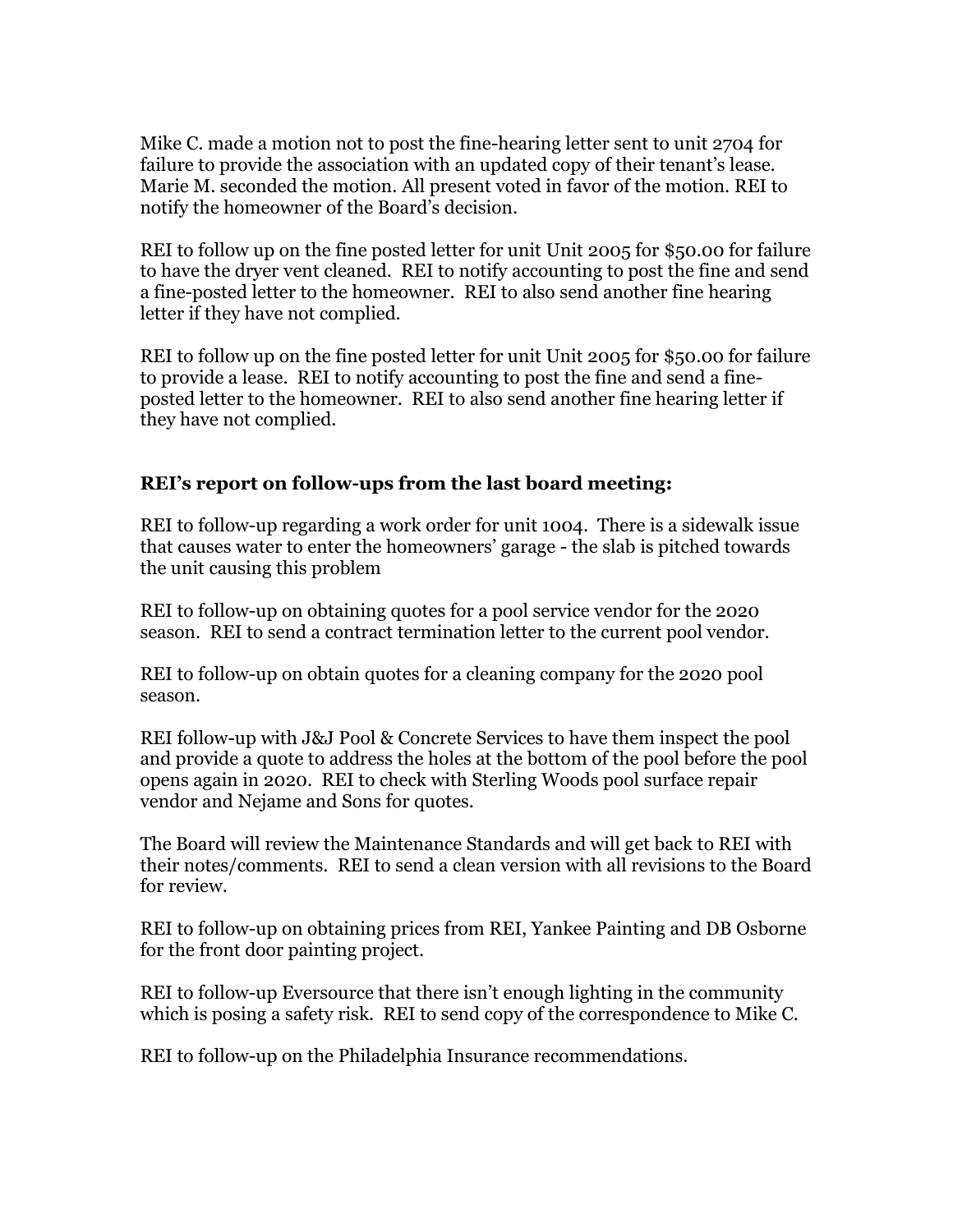- REI to add to the Maintenance Standards that the grills must be away from the building as much as possible and adding a mat underneath.
- REI to get pricing to re-mulch the playground with at least 12 inches of the material/filler that they currently have.

REI to follow-up with Oakridge because they are putting the recycling and regular household garbage in the same truck. REI to follow-up with the appointment to visit the facilities, preferably in the morning or weekends.

REI to follow-up with Marty Flynn and Lombardi plumbing to provide a quote for the plumbing inspections. Also, ask them for recommendations on what are the most common plumbing failures.

## **Financials:**

The October 31<sup>st</sup> financials were reviewed.

Marie M. to provide updated bank statements to Chase bank account so we can reconcile them. Marie M. will also have REI added so that we can start receiving the statements monthly.

REI to investigate a April 13th deposit of \$980 onto the Chase Reserve Account.

REI to follow-up with accounting to cut the December Reserve check in early December so that it shows in the December bank statement.

## **Work Orders:**

REI to follow-up on the work order for the cracked sidewalk in front of unit 1201 and 1006.

REI to follow-up on the roof quotes for unit 2708.

REI to issue a work order to have someone check all the water closets to make sure the heat is on and that all the doors are locking properly.

## **New Business:**

Marie M. made a motion to approve the 2020 Budget as written and presented by REI. Doug B. seconded the motion. Mike C. approved with reservations. All others voted in favor of the motion. REI to send the approved budget with the Annual Owner's Meeting Notice.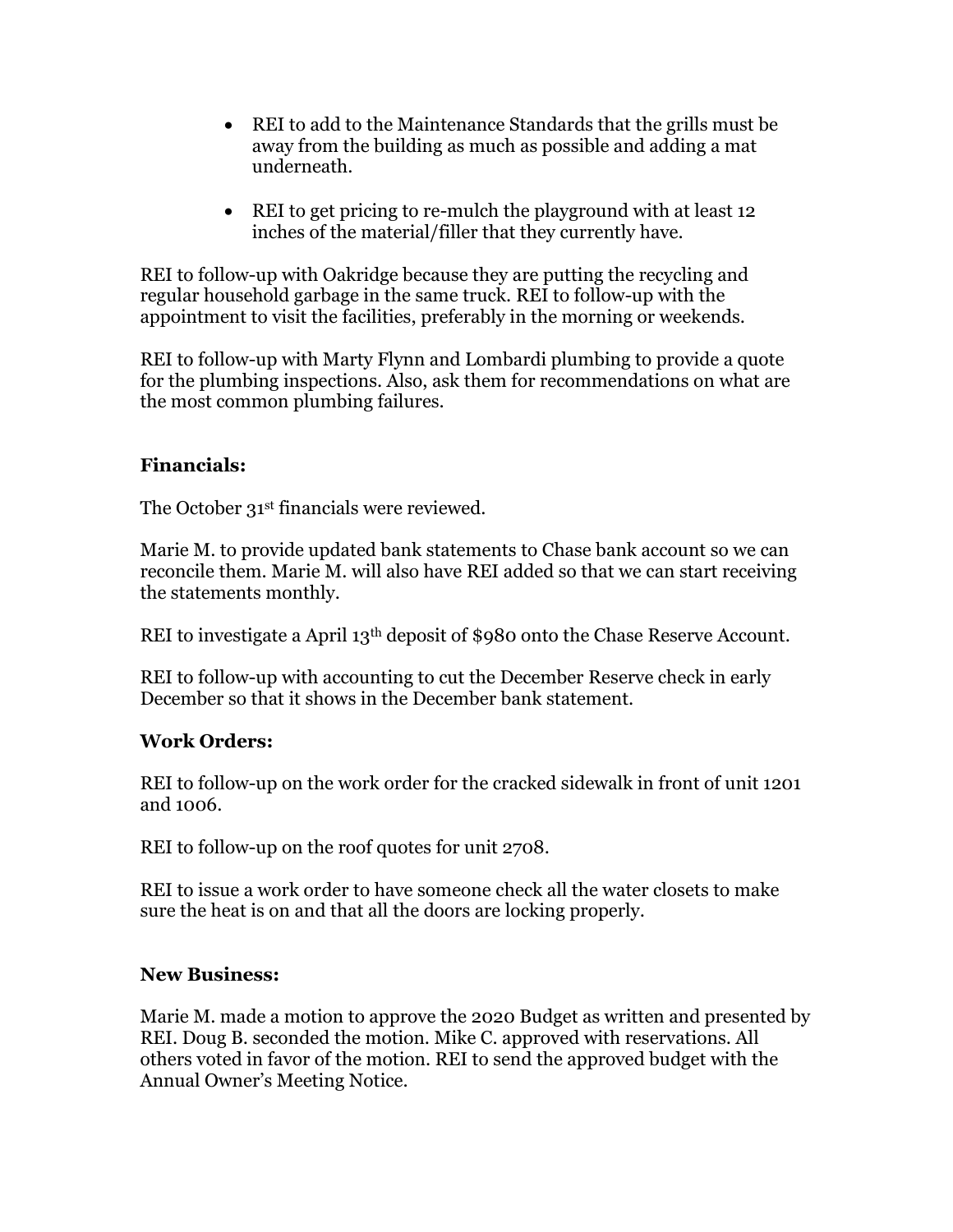REI to send a winterization letter to Unit 2005 which is vacant.

REI to follow-up with Bartlett to confirm that they will extract the root of the trees that they are removing so that the new trees can be planted in the Spring.

REI to follow-up with Sunburst regarding removing the leaves from behind buldings 2500/2700 and 2900 since they were not blown and removed.

The Board approved Mike C. to use the left-over candies from Halloween to a Veterans organization of his choosing.

REI to confirm the email on file for unit 2105 as she is not getting emails. REI to contact Eversource and request again that they number all the posts.

REI to follow-up with Eversource work orders # 339224 and 3351207 regarding the additional lighting in the community.

REI to contact Eversource for 2 lights that are out by the entrance of the community near the bus stop (the 1<sup>st</sup> and 3<sup>rd</sup> light are out – as you enter and pass the bus stop).

REI to follow-up with Sunburst regarding what kind of material will be used in the playground.

REI to send to Mike C. the last bill from Ecosystems (the irrigation vendor) and also a copy of their current contract.

REI to contact 2003 and get an updated lease that shows the rental amount.

REI to fix the Resale log so that the 2019 averages calculate.

The Boar will check all the exterior spigots. REI to send an email blast about the inspections. The Board will notify REI of any that are still open so that we can send warning letters to those units that have not winterized their spigots.

## **Insurance Claims:**

 $N/A$ .

# **Proposals**:

The Proposal from BMS for the concrete entrance way was reviewed. Marie M. made a motion to approve the BMS proposal for \$15,000 for units 1004 and 1803. Mike C. seconded the motion. All present voted in favor of the motion. REI to draft the contract and provide the vendor with fully executed copy. REI to also